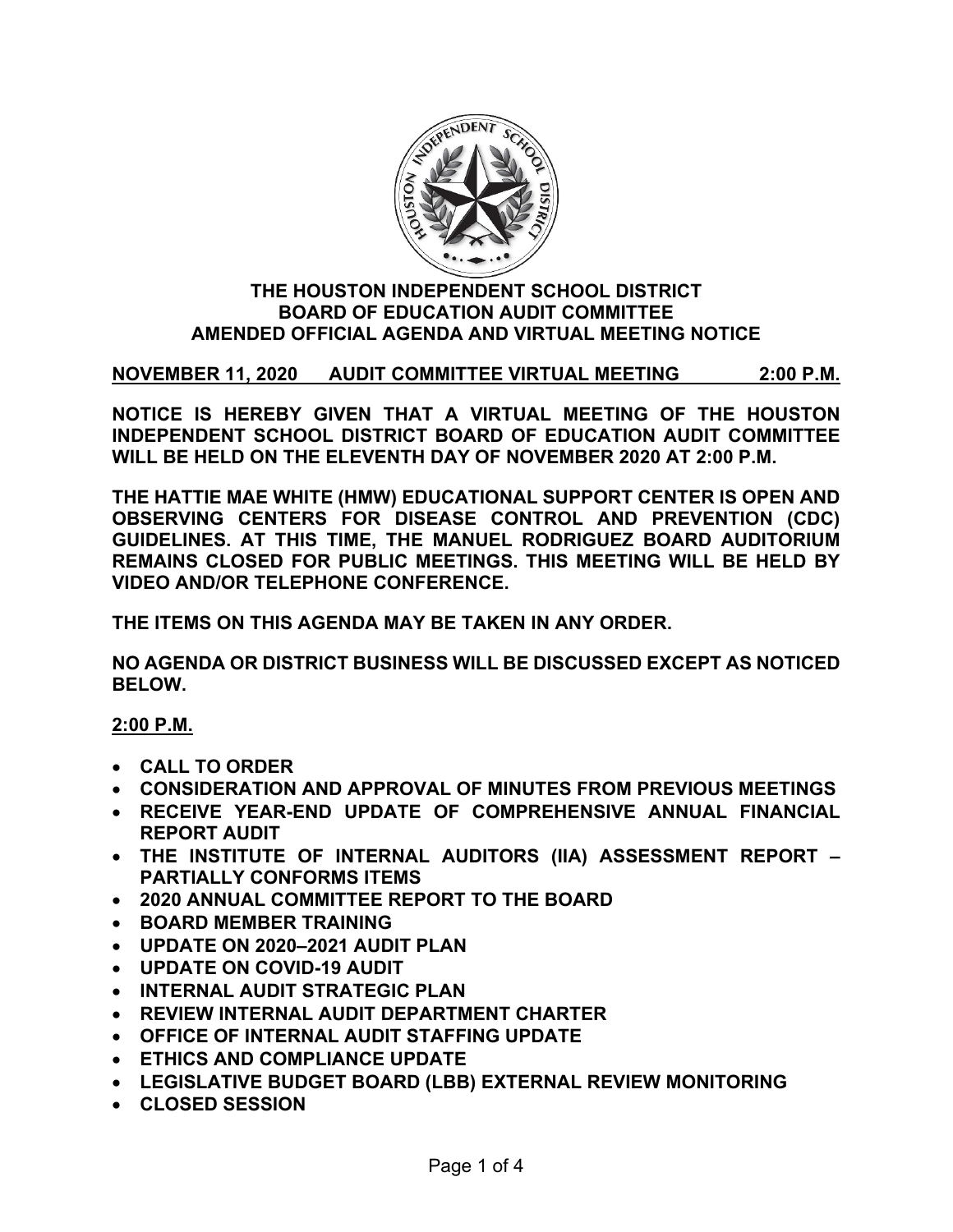**ADJOURN TO CLOSED SESSION UNDER SECTIONS 551.071, 551.074, 51.076, 551.082, 551.0821, AND 551.089 OF THE TEXAS GOVERNMENT CODE FOR THE FOLLOWING PURPOSES:**

## **CLOSED SESSION (CLOSED TO THE PUBLIC) – BOARD SERVICES CONFERENCE ROOM**

### **1. PERSONNEL**

- a) Deliberate the duties of the chief audit executive and audit staff; mid-year evaluation of the chief audit executive, consideration of compensation, and contractual provisions.
- b) Ethics and Compliance Update: Status of AlertLine Cases

## **2. LEGAL**

- a) Matters on which the district's attorney's duty to the district under the Code of Professional Responsibility clearly conflicts with the Texas Open Meetings Law, including specifically any matter listed on this agenda and meeting notice
- b) Pending or contemplated litigation matters and status report

#### **3. SECURITY DEVICES OR SECURITY AUDITS**

a) BDO Data Privacy

### **RECONVENE IN OPEN SESSION AND POSSIBLE ACTION ON MATTERS DISCUSSED IN CLOSED SESSION**

#### **CLOSED SESSION AUTHORIZATION DURING MEETING**

**If during the course of the meeting covered by this notice the board should determine that a closed or executive meeting or session of the board should be held or is required, then such closed or executive meeting or session as authorized by Chapter 551 of the Texas Government Code (the Open Meetings Act) will be held by the board at the date, hour, and place given in this notice or as soon after the commencement of the meeting covered by this notice as the board may conveniently meet in such closed or executive session concerning any and all subjects and for any and all purposes permitted by Section 551.071 through Section 551.084 inclusive of said Open Meetings Act including, but not limited to:**

| <b>Section 551.071</b> | For the purpose of a private consultation with the board's<br>attorney on any or all subjects or matters authorized;                                                                                                                   |
|------------------------|----------------------------------------------------------------------------------------------------------------------------------------------------------------------------------------------------------------------------------------|
| <b>Section 551.072</b> | For the purpose of discussing the purchase, exchange, lease,<br>or value of real property;                                                                                                                                             |
| <b>Section 551.073</b> | For the purpose of discussing negotiated contracts for<br>prospective gifts or donations to the District;                                                                                                                              |
| <b>Section 551.074</b> | For the purpose of considering the appointment, employment,<br>evaluation, reassignment, duties, discipline, or dismissal of a<br>public officer or employee or to hear complaints or charges<br>against a public officer or employee; |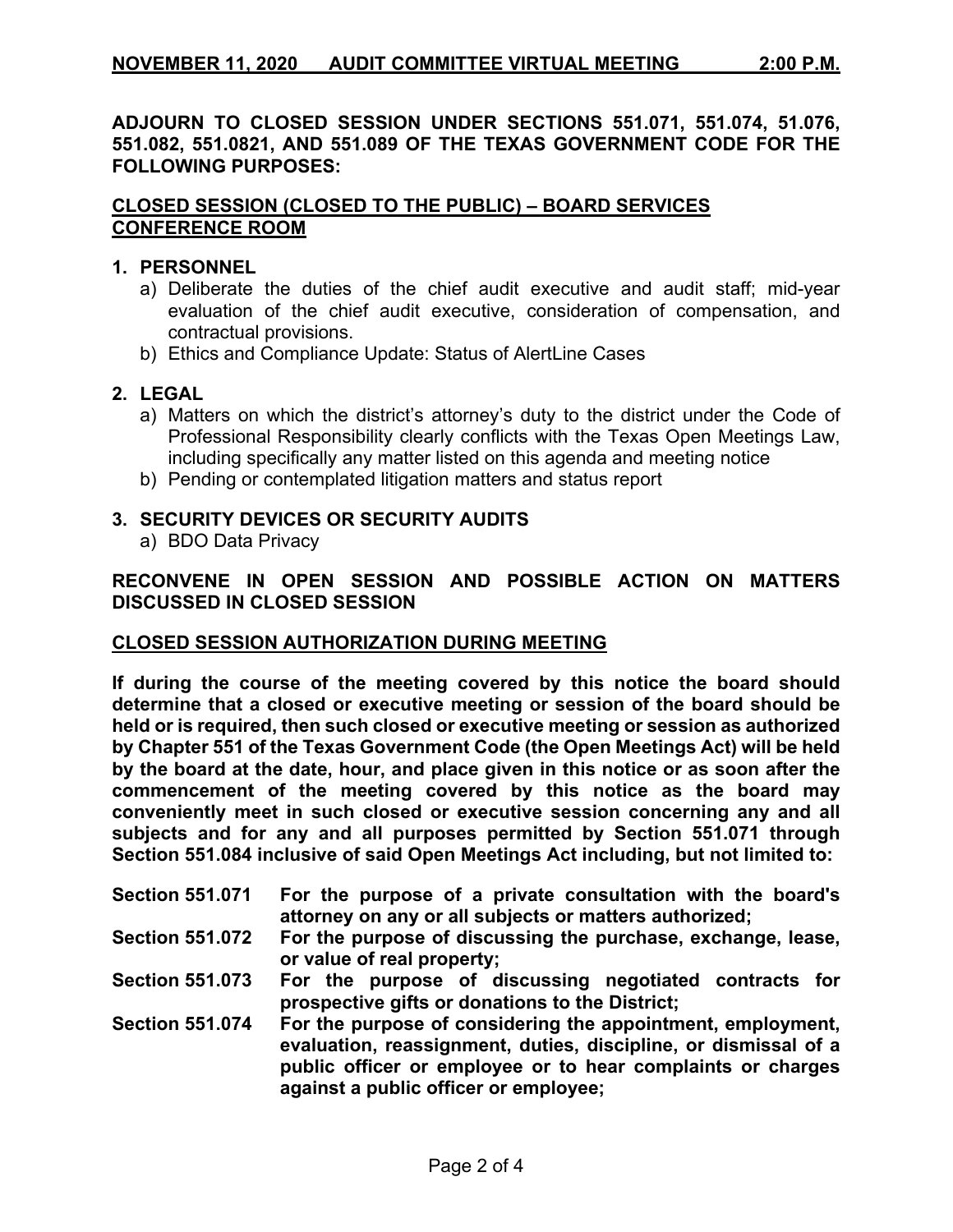- **Section 551.076 For the purpose of deliberating the deployment, or specific occasions for implementation, of security personnel or devices, or a security audit;**
- **Section 551.082 For the purpose of considering discipline of a public school child or children, or to hear a complaint or charge brought against a school district employee by another school district employee;**
- **Section 551.0821 For the purpose of deliberating a matter regarding a public school student if personally identifiable information about the student will necessarily be revealed by the deliberation;**
- **Section 551.083 For the purpose of considering the standards, guidelines, terms, or conditions the board will follow, or instruct its representatives to follow, in consultation with representatives of employee groups in connection with consultation agreements provided for by Section 13.901 and/or Section 11.151(b) of the Texas Education Code;**
- **Section 551.084 For the purpose of excluding any witness or witnesses from a hearing during the examination of another witness; and**
- **Section 551.089 For the purpose of deliberating security assessments or deployments relating to information resources technology, network security information as described by Section 2059.055(b), or the deployment, or specific occasions for implementation, of security personnel, critical infrastructure, or security devices.**

**Should any final action, final decision, or final vote be required in the opinion of the board with regard to any matter considered in such closed or executive session, then such final action, final decision, or final vote shall be at either:**

- **a) the open meeting covered by this notice upon the reconvening of this public meeting, or**
- **b) a subsequent public meeting of the board upon notice thereof, as the board shall determine.**

**ADJOURN**